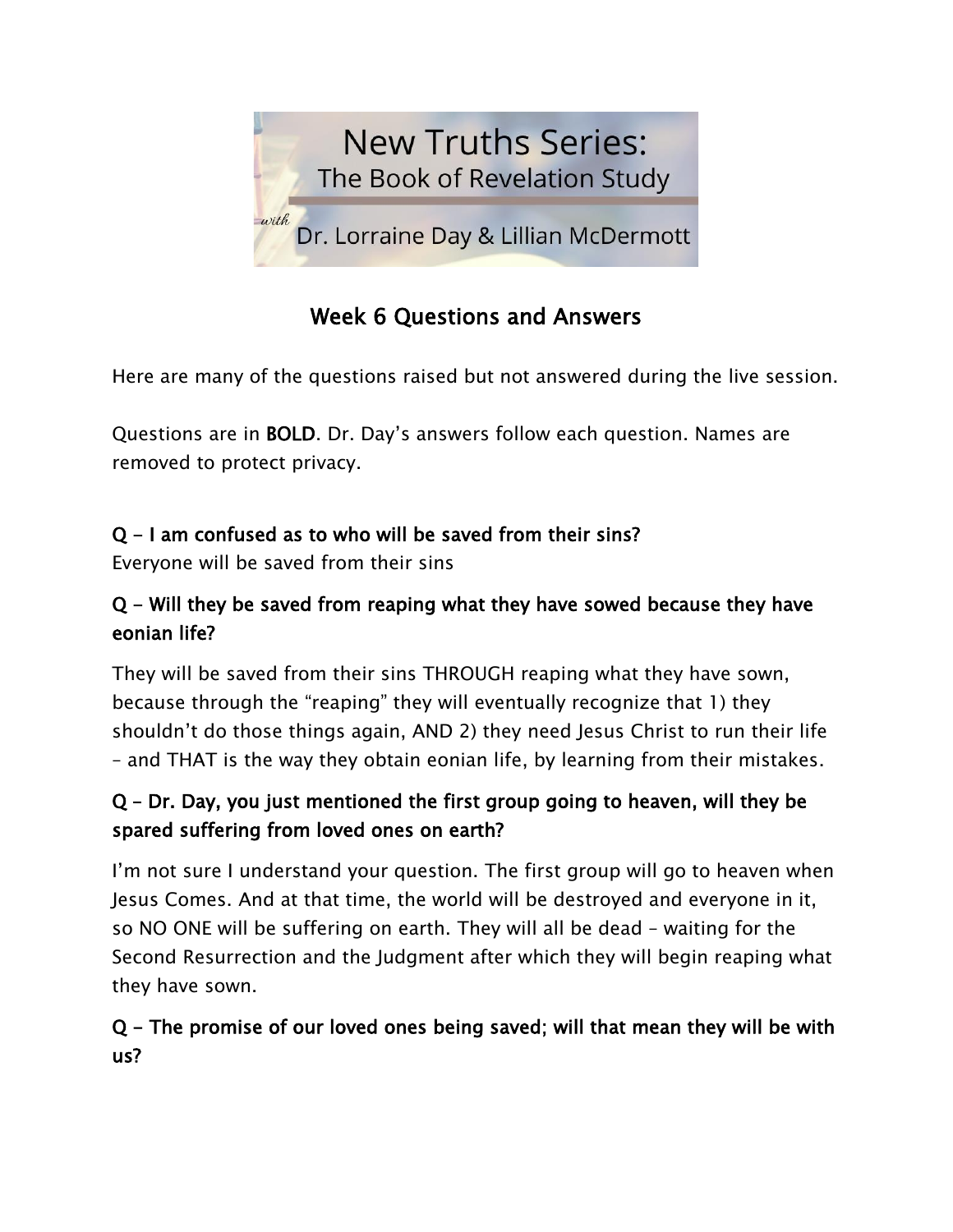Those who died as true Christians and those who are still alive (and are true Christians) at the time of Jesus Second Coming, will go to heaven together. Those who are NOT saved at that time, will NOT go to heaven, they will die in the chaos that destroys the earth. BUT – they will ALL be resurrected at the Judgment, to then begin reaping what they have sown. The Judgment takes place on earth. Those who have been with Jesus in heaven for the millennium, will come back to earth with the Lord. After the unsaved have reaped what they have sown, God will Re-Create the earth, and everyone will live on this earth for eternity. Jesus will make His headquarters here on earth for eternity. Heaven is just a temporary place for God's headquarters now.

## Q - I would like to expand on that question - what exactly did Jesus' death do for us?

Sin leads to death. Jesus, though sinless, DIED for the sins of everyone who has ever been born or created (such as the evil angels). Because Jesus, who NEVER sinned, took the consequences for everyone who HAS sinned, it gave Him the legitimate **authority** to eventually put HIS character and disposition into everyone sinner – and change him – to "make ALL new."

Because Jesus never sinned, He could take the consequences of ALL sinners by DYING on the cross. If Jesus hadn't done that (died for sinners), then Satan would "bring charges" against God saying that it would not be fair to resurrect and save the sinners, because the "price" of sin is DEATH – and the sinners should have to "pay the price" by "staying DEAD!" Satan would say that Jesus, to be fair, would have to leave all sinners DEAD (because that is the penalty for sin).

#### Q - If He had not died, would we all still be saved after reaping what we sowed, or would we have died permanently?

As I stated above, If (sinless) Jesus had NOT died for the "sins of the world", He would not have the right to resurrect the unsaved (wicked) and turn them around by having them reap what they have sown.

#### Q- Do you think the harlot in Revelation represents the Muslims?

The answer to that question will be coming up when we get to Rev 17.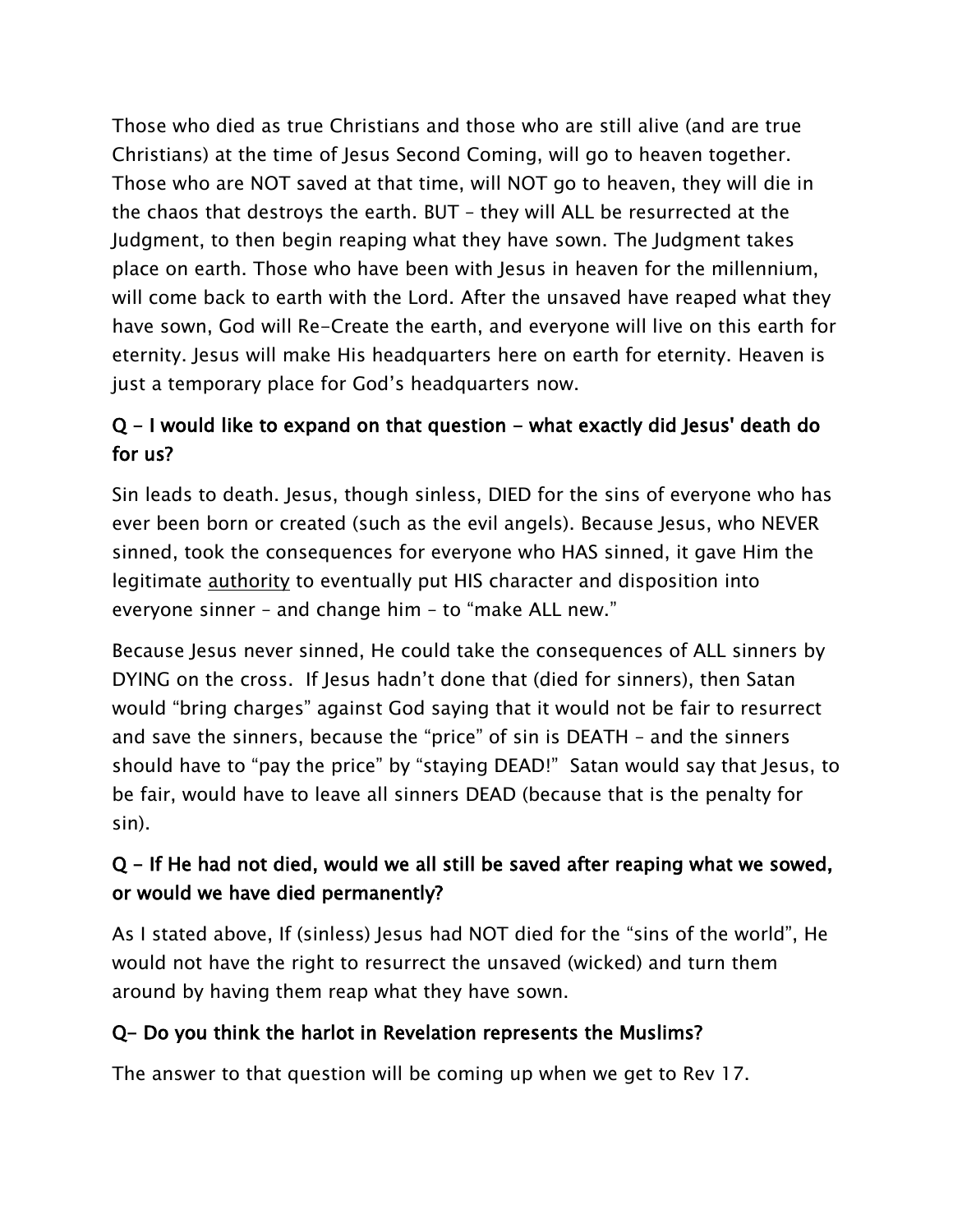### Q - Although we were are all born sinners, does a child will have to reap what he sow? Is there a certain age that is more considered? Thank you!

If you have children, do they (or did they, as you were raising them) have consequences for things they did that they knew were wrong? Or did you just say, "Oh you broke all of your sister's toys. But that's O.K. There are no consequences for your bad behavior."

### Q – Dr. Day, my Mom and I saw a blood moon a few weeks ago, around 11:00. Do you think this was a sign God showing us the "End" is coming?

No. When the signs in the heavens really begin, right near the end, there will be no question that they are "signs in the sky." EVERYONE will know something BIG has happened, but very few will recognize it as a sign of Jesus' coming.

### Q - What is the purpose of prayer?

What is the purpose of talking to a new friend? Answer: To get to know that friend. What was the purpose of you talking to the person who became your spouse before you married him (or her), (since you don't give your name, I don't know your gender.) Answer: To get to KNOW him or her.

What is the purpose of prayer? Answer: To get to KNOW God. God "talks to you and tells you about Himself" through YOU reading His Word – the Bible – a book that tells you who God is – and all about His character. And You talk to God, through prayer. THAT type of two-way conversation between you and God is the way you get to KNOW Him.

### Q - How do you explain this verse John 7:39? it says the Holy Spirit was not given yet.

To answer that question, it would take me several pages and about 20 texts.

## Q - If someone is bound in sinful habits, why does God not always free them from those habits if they are praying and seeking to be freed?

Let me see if I have your question correct: Let's say I am a smoker and I want to quit. Then all I have to do is pray and ask God to free me, and "Voila"  $- - 1$ 'm miraculously delivered from that habit? I don't have to use any self-control or get rid of the cigarettes that are hidden all over my house, or make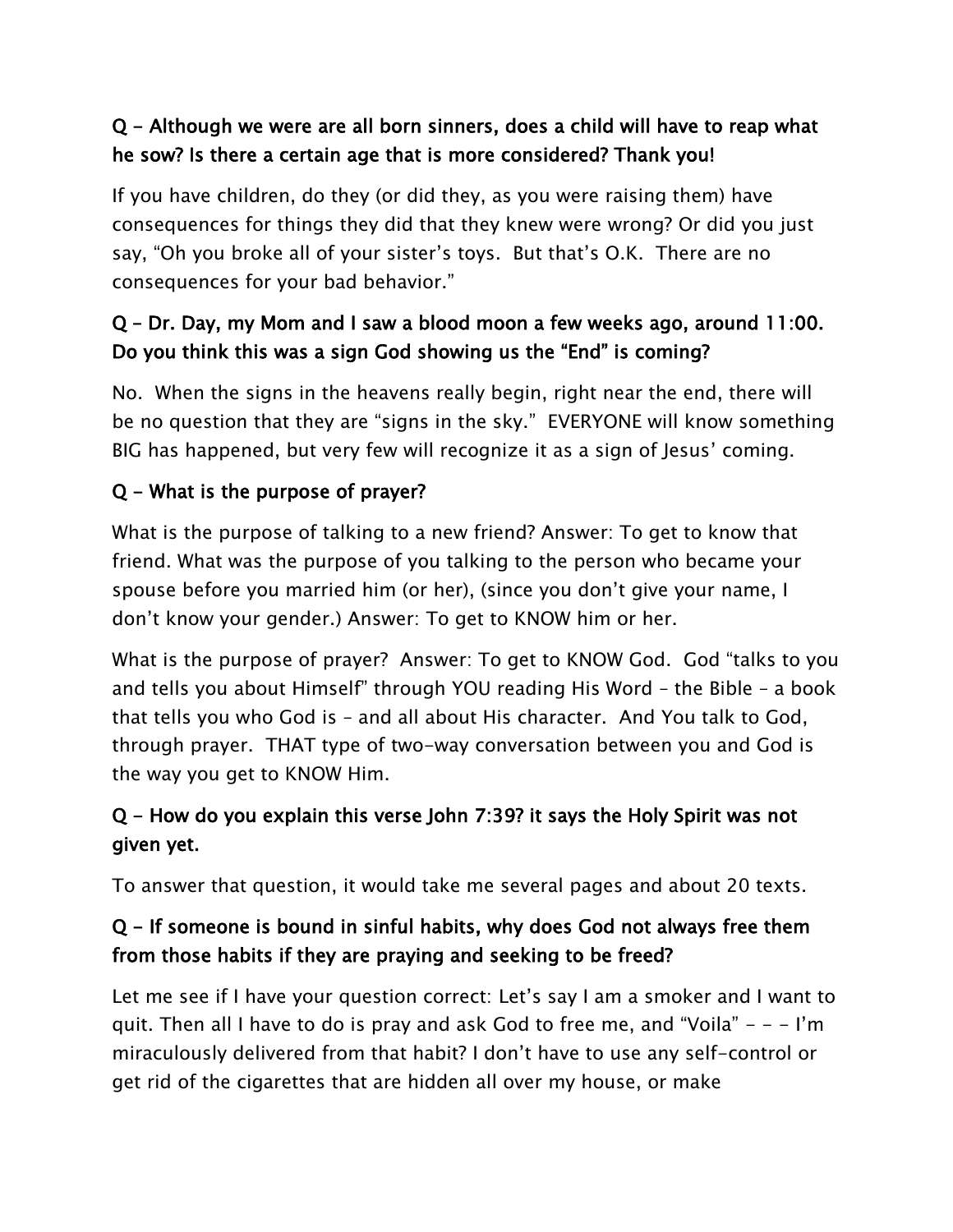preparations to succeed. I just ask my "Santa Claus in the sky" and he will take it all away immediately?

Can I do the same with asking God to make me an international tennis champion too? I just Ask Him - and "Voila"  $-$  - I am a tennis champion!! I don't have to practice every day, month after month, year after year. I just suddenly am a tennis champion? Do "Quick Fixes" like that EVER build character in a person or does that enable me to be a terribly spoiled, self-centered immature "child" who demands anything he wants and gets it immediately??!!

#### Q - Is Satan only active on the earth or does he operate throughout the universe?

We know he was active in heaven because he won over 1/3 of the angels. There is evidence from the Bible that there are other inhabited planets, but there is no evidence that they succumbed to sin. The Bible strongly implies that this earth is the only planet that sinned, and that's why the whole universe is watching, and that's why, after God has SAVED EVERYONE, He will move His headquarters from heaven to this earth – for eternity – because this earth will be His Great TRIUMPH!

### Q --Dr Day as a parent I would never say to my child, I won't bring you through this. I only want a few to come now, so I will show you. what parent would do that?

I'm sorry. I don't understand your question. Please be more specific. "I won't bring you through  $- -$  - what?" And "I only want a few to come now  $- -$  - to do what, or to go where???

#### Q - What is someone to do who cannot get the victory over sinful habits?

There is no such person. God says, "Behold, I make ALL new." You're "selling God short." You are saying that He is not capable of bringing that person to the point of overcoming his or her sinful habits. That means you are worshiping God as though he were a mere human being. If God can create a human being just by "speaking him into existence" – God will have NO problem getting that person to the point of gaining the victory over sinful habits.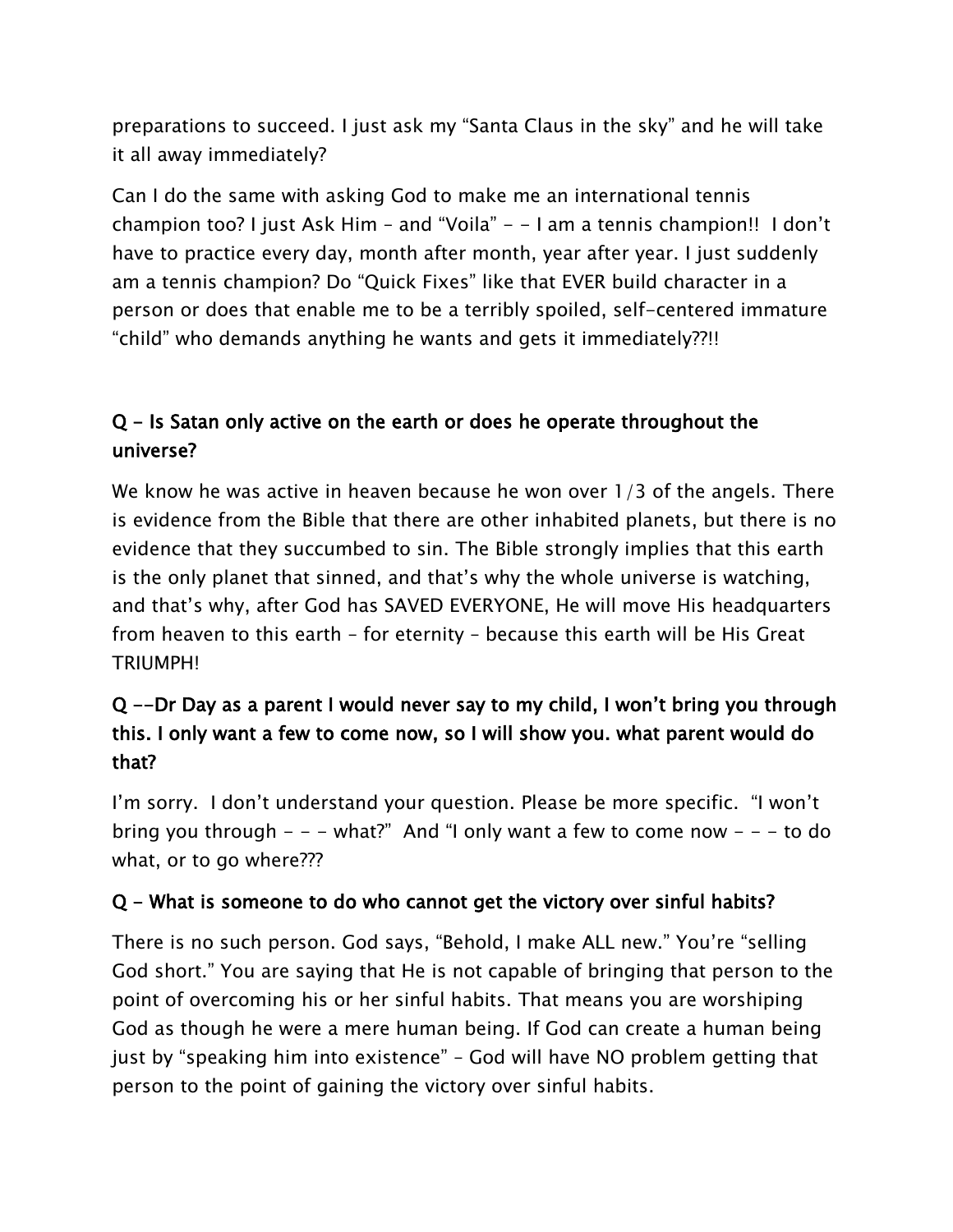## Q - What is your thought on the earth burning because of an asteroid or meteorite colliding with earth?

There already are known places where asteroids have collided with the earth. But the last great conflagration will NOT be from an asteroid or meteorite. The Bible tells us in 2 Peter, chapter 3, where the fires will come from that will burn up the earth. The way it is told in that chapter is a little hidden, but when you understand the Bible, it becomes clear.

## Q - "Scientists" say the moon has light though the sun. I know this is not true, because once as I watched a sunset, and the moon was already up, shedding it's very own light. Any comments on this? I know God made the Sun AND the moon; this is what I've learned so far.

Can you tell me how the answer to that question makes a difference?

#### Q - Rev 20:10 says tormented day and night forever and ever.

Please watch the video. I explained that the words 'forever and ever" are Not in the Bible.

#### Q - What is the meaning if this will not last and God will not leave us?

I don't understand your question.

## Q - Dr Day, you once said that it took you a long time to accept many truths that were lies regarding the Aids issue and the lies regarding cancer. I can't wrap my head around the fact that the 4 families in control of California are deliberately killing people in California? Am I naive?

Can you tell me specifically where I ever said these four families were "killing people in California"??? I never said that. I said that these four families had ruled over California for 80 years, and that their job was to destroy California by destroying the economy (remember, I talked about the ECONOMY of California in relation to all the other nations), which they are clearly doing.

Q - I started to read the Greek/Hebrew using the Strong's Concordance (which I truly appreciate and enjoy!), there is a passage I just can't understand in Genesis 6:6 where it says that God repented or regretted to have created man... I must be missing something or why doesn't it make any sense to me that God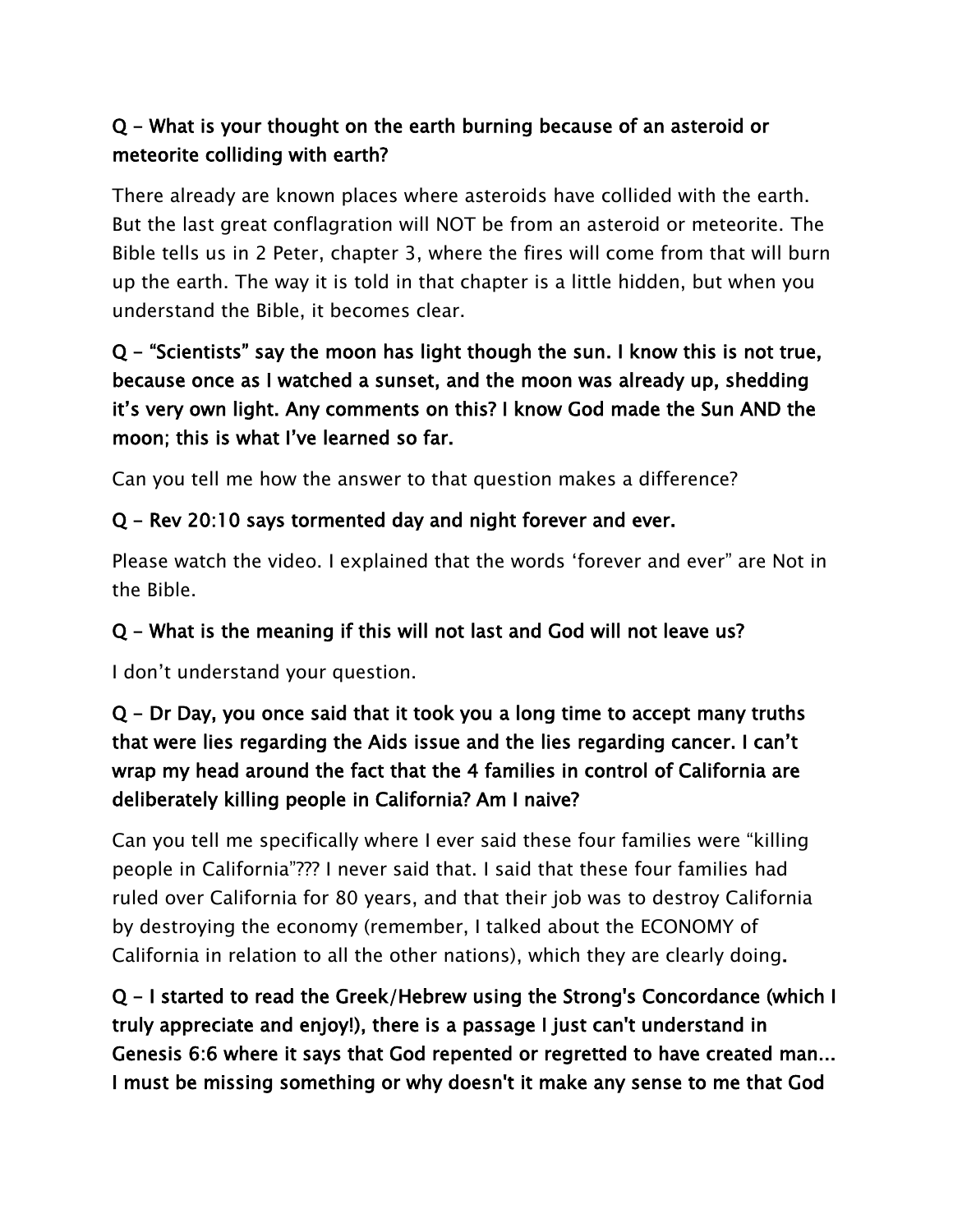## ''repented''? Is this again something in the actual Bibles that is not well translated? My apologies if it is not directly related to the book of Revelation, but no one can give me a decent answer.

That's why it's SO important to read the Bible daily, and study it diligently, so you understand how God deals with human beings. Jesus came to earth as a human being so He could relate to us. When He uses this kind of language, He is again using language that relates to humanity. Jesus doesn't really "repent" or "regret" what He has done. He has had it all planned out BEFORE He created the world. He says so in the Bible. He is just saying how much He regrets that the whole world, except 8 (Noah and his family) turned against Him completely.

### Q- It is very hard to be perfect. It causes anxiety, depression, stress, ect.

If you are a student taking French in a French language class, would you be depressed, anxious and stressed if, in the first few weeks, you didn't speak fluent French? Of course not. It takes TIME and practice to speak any foreign language fluently. And how to do you get to that point? Study and practice and learn from your teacher! Study and practice and learn from your teacher! Study and practice and learn from your teacher!! And THAT is the way you eventually will become perfect: Study (God's Word) and PRACTICE God's word (by implementing into your life everything you learn from studying God's Word) and LEARN from your Teacher – Jesus Christ, by praying to Him every morning and evening, and learning who He is from studying the Bible.

## Q - It's hard to believe that until we get there (perfection) that we'll be constantly reaping what we've sown.

Do you "constantly reap what you have sown" in your daily life? If you drive drunk and get caught – don't you "reap what you have sown" (maybe lose your license, or go to jail)? If you don't show up for work when you are supposed to, won't you 'reap what you have sown (maybe get fired)? So, I'm not sure what the problem is. Please explain it to me.

#### Q - God will just stand back and wait for us. Does he help us get to that place?

Please listen to the session again. I discuss that in some detail.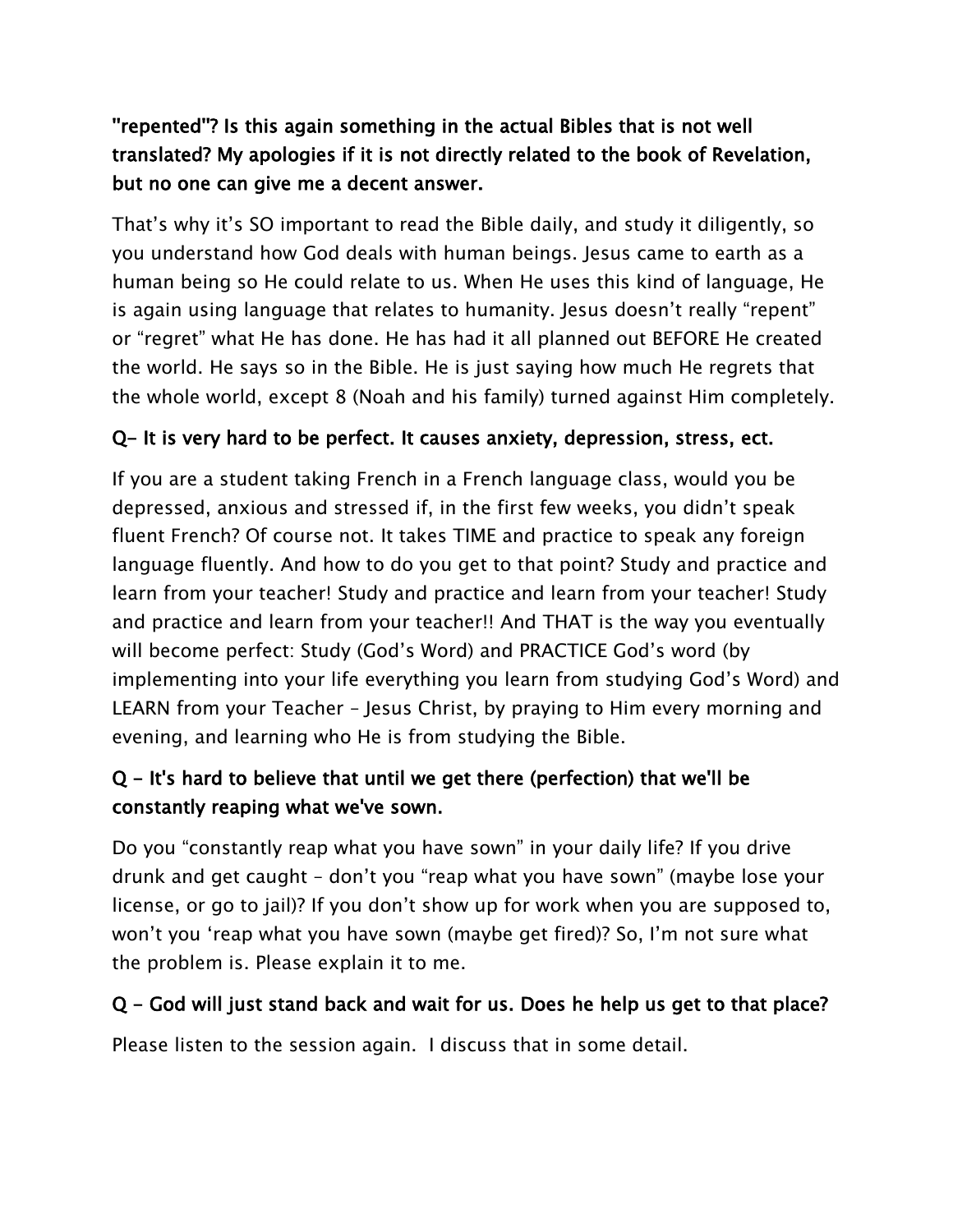## Q - Does he answer our prayers? Does he listen to our prayers if we're not perfect yet?

Do you listen to your children if they're not perfect yet?

## Q - Rev 20:4 says the souls of those who had been beheaded for testifying about Yeshua and proclaiming the Word of God - Do you think the Christians during the One World Order doesn't take the mark of the beast that they will be beheaded?

It's possible. John the Baptist, who Jesus described as the "greatest of the prophets" was beheaded. Which would you prefer: to die a slow, painful death, naked - nailed to a cross – in front of a crowd that was spitting on you and throwing rocks at you, as Jesus did for ALL of us, or to be beheaded as John the Baptist was, or to be burned at the stake as many Christian martyrs were during the Dark Ages?

## Q – Dr. Day, you mentioned that if "everyone's salvation isn't important to us then we aren't safe to save". please explain as I don't have a heart for people I don't know.

Why not? It is highly likely you "have a heart" for an abandoned, hungry dog, if you hear even just a story about that dog – and have never even seen him!

## Q - Who are the 4 families that control California

The Browns, the Gettys, the Pelosis and the Newsoms.

#### Q - Is their proof they set fires deliberately

Are you asking if these four families deliberately set fires? WHERE IN THE WORLD DID ANYONE GET THAT IDEA? I NEVER SAID ANYTHING CLOSE TO THAT.

I first talked about the financial economy of California being the 5<sup>th</sup> largest in the world. Then I talked about these four families ruling over California for 80 years, and how they are destroying California. I NEVER MEANT THEY WERE SETTING FIRES. THEY ARE DESTROYING CALIFORNIA FINANCIALLY!!!!!!!!!!!!! Why would I read the numbers concerning the economies of 15 different countries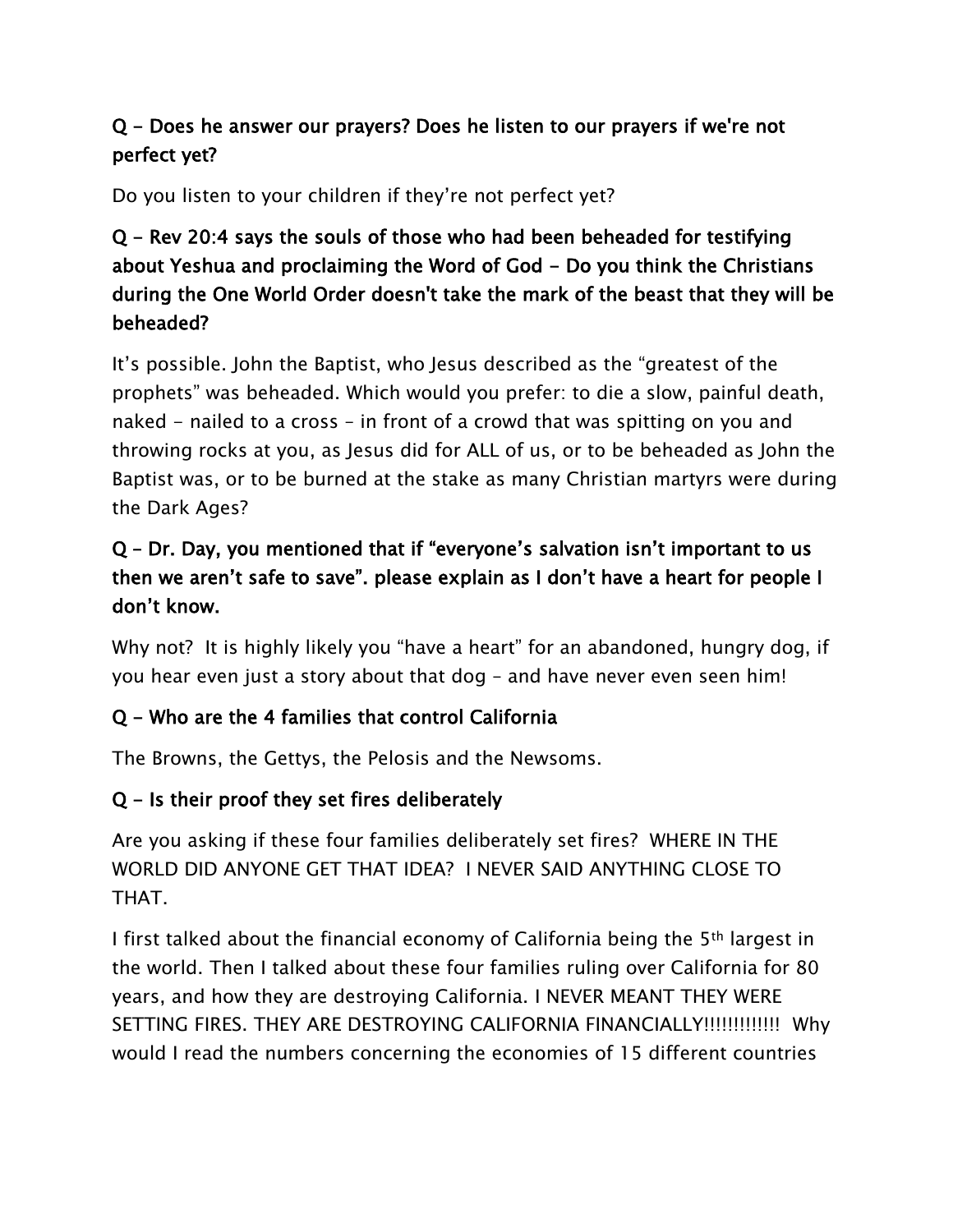(and states) if I were talking about these families setting fires or killing people????

### Q – Dr. Day: you say that God loves us more than our parents but I would never allow my children to suffer up a mt

What does it mean to "suffer up a mt"?

#### Q - and scare a child he may be sacrificed like Abraham you mentioned.

God never asked Abraham to KILL his child. Abraham misunderstood God. God asked Abraham to present Isaac as an "ASCENT OFFERING." The Bible MISTRANSLATES it as a "burnt offering." God wanted Abraham to dedicate Isaac's LIFE to serving God!!

How does that make him more loving than a parent?

### Q- SO how does Jesus coming look like Biblically, if he is Not coming to the Earth?

You can look this up on the internet. Here is a link to 44 texts that describe Jesus Second coming: http://ipost.christianpost.com/post/44-bible-versesabout-second-coming-of-jesus-christ-besides-the-gospels

## Q – Are you offering a Bible study for children, too? I'd love it!  $\bigcirc \bigcirc \bigcirc \bigcirc \bigcirc \bigcirc$ if you do, very small children should be able to learn from u too! referring to the children Bible study.

No, I have no plans for that.

### Q - In Matthew 18: 6-7 Can you explain the text. It sounds like Jesus is saying if you harm a child, you'd be better off dead.

Again, if you are going to include a text, please write out the text for me, rather than forcing me to look it up myself. In that passage, Jesus is just trying to make a point with symbolic language. Just like in another place, he says, "You must HATE your mother and father and children, etc., or else you can't be My disciple." He doesn't mean "HATE" the way human beings "Hate." He is just making a strong point that if you are going to be His disciple, you must put HIM before everyone else.